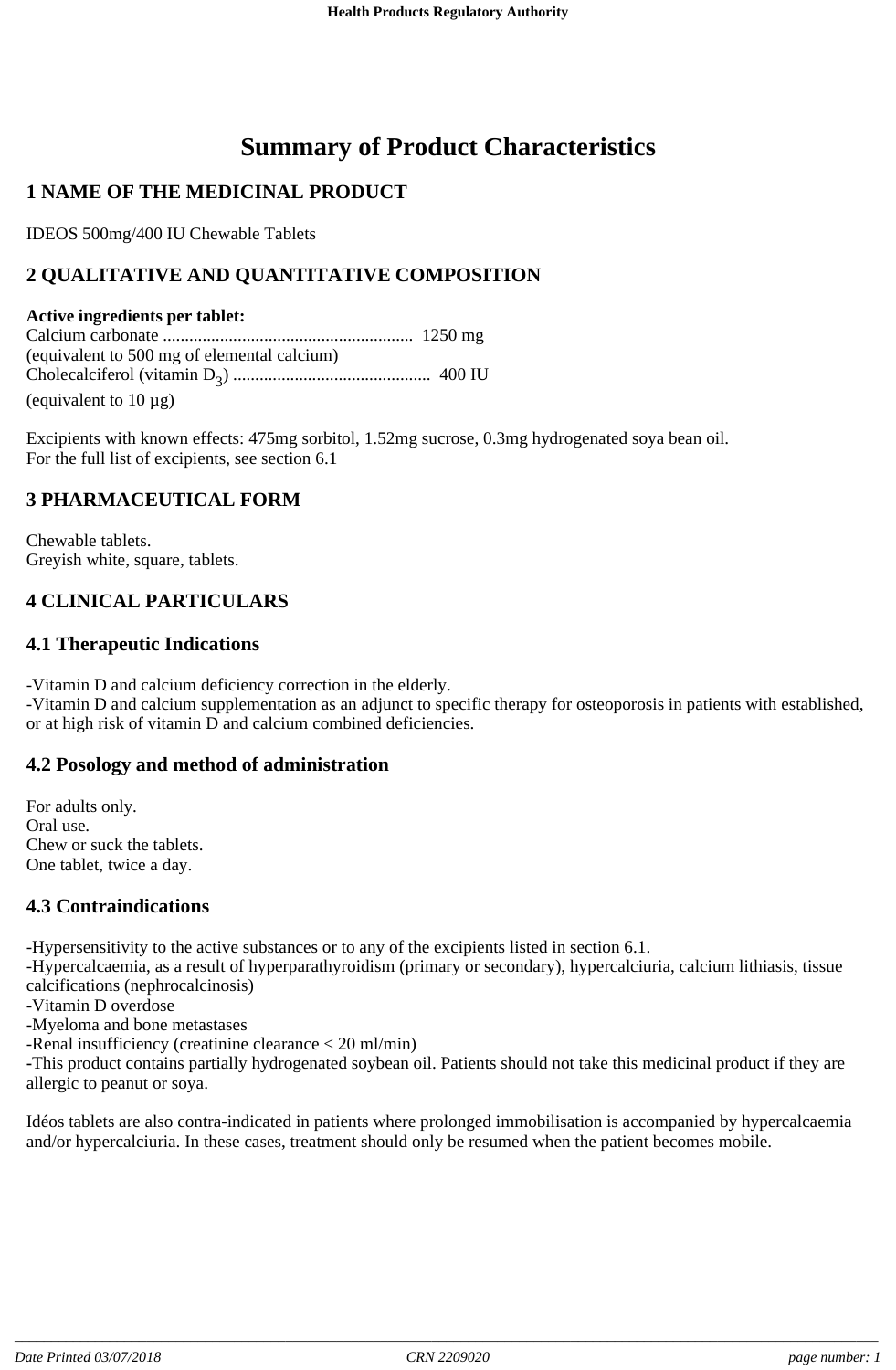# **4.4 Special warnings and precautions for use**

Additional administration of vitamin D or calcium should be carried out under strict medical supervision. In such situation, weekly monitoring of serum and urinary calcium is absolutely necessary.

During long-term treatment, it is advisable to monitor serum and urinary calcium levels and kidney function (serum creatinine levels). It is advisable to reduce or interrupt treatment temporarily if urinary calcium exceeds 7.5 mmol/24h (300 mg/ 24h). This monitoring is particularly important in the elderly, in cases of combined treatment with cardiac glycosides or diuretics (see section 4.5) and in patients who are frequently subject to the formation of kidney stones. In the presence of hypercalcaemia or signs of problems with renal function, the dose must be reduced or treatment interrupted.

The product should be used with caution in patients with renal insufficiency and the effects on calcium and phosphate homeostasis should be monitored. The risk of soft tissue calcification must be taken into account. In patients with severe renal insufficiency, vitamin D3 in the form of colecalciferol is not metabolised in the normal way and other forms of vitamin D3 must be used (see section 4.3).

The product should be prescribed with caution in patients with sarcoidosis because of the risk of increased of metabolism of vitamin D to its active form. These patients should be monitored for serum and urinary calcium.

This product contains sorbitol (E420) and sucrose. Patients with rare hereditary problems of fructose intolerance, glucose-galactose malabsorption or sucrase-isomaltase insufficiency should not take this medicine.

#### **4.5 Interaction with other medicinal products and other forms of interaction**

Combination requiring precautions for use

*Digitalis glycosides:* risk of cardiac dysrhythmia. Clinical surveillance is required and possibly electrocardiographic and plasma calcium monitoring are recommended.

*Thiazides diuretics:* risk of hypercalcaemia by decreasing urinary calcium excretion. It is recommended that the calcium levels in plasma are monitored regularly.

*Tetracyclines, quinolones and biphosphonate*: Idéos may impair the intestinal absorption of oral tetracyclines, quinolones or etidronate, the consumption of Idéos should be spaced as far as possible from them (3 hours).

*Ferrous salt, zinc*: Risk of reduced gastrointestinal absorption of ferrous salt or zinc. It is advisable to allow a minimum period of 2 hours before taking the calcium.

*Strontium*: risk of a 60 to 70% reduction in strontium bioavailability on concomitant administration of calciumcontaining products. It is recommended to avoid taking calcium immediately before and after taking strontiumcontaining medications.

*Estramustine and thyroid hormones*: Calcium may reduce the absorption of estramustine and levothyroxine. It is recommended that these medicines should be taken at least four hours before or after Ideos 500mg/400IU Chewable Tablets.

*Orlistat, ion exchange resins or laxatives*: treatment with orlistat, ion exchange resins such as cholestyramine or laxatives such as paraffin oil may potentially reduce the absorption of Vitamine D.

*Corticosteroids*: systemic corticosteroids may potentially decrease calcium absorption.

*Food*: possible interaction with food, e.g. foods containing oxalic acid (spinach, rhubarb, sorrel, cocoa, tea, etc.), phosphate (pork, ham, sausages, processed cheese, dessert cream, beverages containing cola, etc.) or phytic acid (wholemeal cereals, dry vegetables, oleaginous seeds, chocolate, etc.).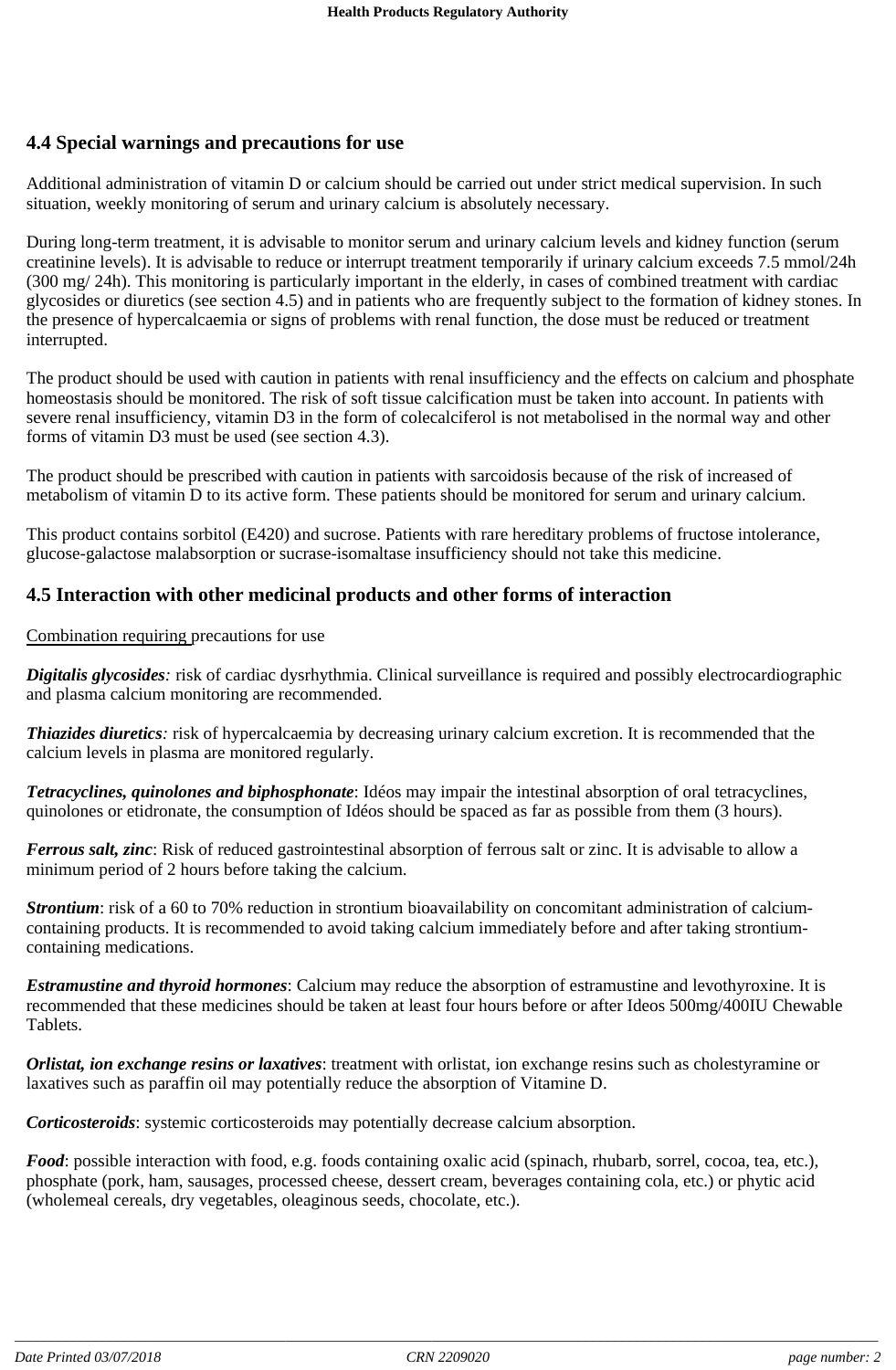These types of foods may reduce the absorption of calcium. It is therefore recommended that meals containing these foods be taken some time before or after ingestion of the product.

#### **4.6 Fertility, pregnancy and lactation**

This product may be used during pregnancy and lactation. However, the daily intake should not exceed 1500 mg calcium and 600 IU vitamin D3.

Pregnancy

In pregnancy, an overdose of colecalciferol must be avoided:

- overdoses of vitamin D during pregnancy have shown teratogenic effects in animals.
- in pregnant woman: overdoses of vitamin D must be avoided as permanent hypercalcaemia can lead to physical and mental retardation, supravalvular aortic stenosis and retinopathy in the child.

There are however several case reports of administration of very high doses in hypoparathyroidism in the mother, with no adverse effect on the infant.

Lactation

Vitamin D and its metabolites pass into the breast milk. This should be considered when giving additional vitamin D to the child

#### **4.7 Effects on ability to drive and use machines**

None.

#### **4.8 Undesirable effects**

Adverse reactions are listed below, by system organ class and frequency. Frequencies are defined as: uncommon  $(>1/1,000, <1/100)$  or rare  $(>1/10,000, <1/1,000)$ .

Immune system disorders

Cases of Hypersensitivity reactions such as angiooedema or laryngeal oedema have been reported.

Metabolism and nutrition disorders Uncommon: hypercalcaemia and hypercalciuria.

Gastrointestinal disorders Rare: Constipation, flatulence, nausea, abdominal pain, and diarrhoea.

Skin and subcutaneous disorders Rare: Pruritus, rash and urticaria.

#### Reporting of suspected adverse reactions

#### Reporting of suspected adverse reactions

Reporting suspected adverse reactions after authorisation of the medicinal product is important. It allows continued monitoring of the benefit/risk balance of the medicinal product. Healthcare professionals are asked to report any suspected adverse reactions via IMB Pharmacovigilance, Earlsfort Terrace, IRL - Dublin 2; Tel: +353 1 6764971; Fax: +353 1 6762517. Website: http://www.imb.ie/; e-mail: imbpharmacovigilance@imb.ie

#### **4.9 Overdose**

An overdose can lead to hypervitaminosis and hypercalcaemia. The symptoms of hypercalcaemia can include: anorexia, thirst, nausea, vomiting, constipation, abdominal pain, muscle weakness, fatigue, mental disturbances, polydipsia, polyuria, skeletal pain, renal calcinosis, kidney stones, and in severe cases, cardiac arrhythmia. Extreme hypercalcaemia may lead to coma and death.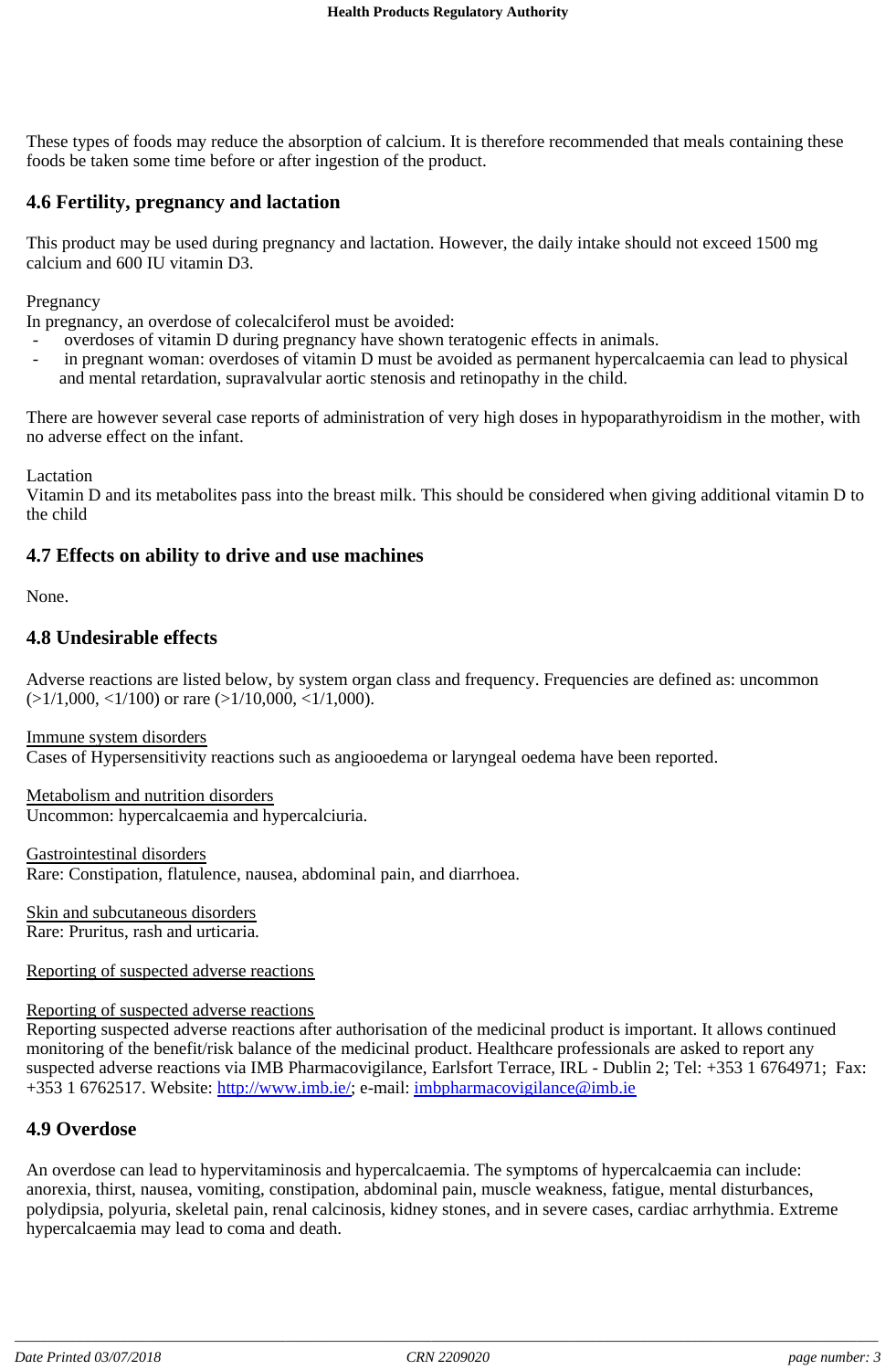Continuous high calcium levels may lead to irreversible damage to the kidneys and soft tissue calcification. Treatment of hypercalcaemia: All calcium and vitamin D3 treatments must be stopped. Treatment with thiazide diuretics, lithium, vitamin A and cardiac glycosides must also be stopped. Gastric lavage should be performed on patients with problems affecting consciousness. Rehydrate and, depending on severity, isolated or combined treatment with loop diuretics, bisphosphonates, calcitonin and corticosteroids should be considered. Serum electrolytes, kidney function and diuresis must be monitored. In severe cases, ECG and calcaemia should be monitored.

# **5 PHARMACOLOGICAL PROPERTIES**

# **5.1 Pharmacodynamic properties**

Pharmacotherapeutic group: VITAMIN D CALCIUM SUPPLEMENT ATC code: A12AX

Idéos is a fixed combination of calcium and vitamin D. The high calcium and vitamin D concentration in each dose unit facilitates absorption of a sufficient quantity of calcium with a limited number of doses. Vitamin D is involved in calcium-phosphorus metabolism. It allows active absorption of calcium and phosphorus from the intestine and their uptake by bone.

## **5.2 Pharmacokinetic properties**

#### **Calcium carbonate**

#### *Absorption:*

In the stomach, calcium carbonate releases calcium ion as a function of pH. Calcium is essentially absorbed in the proximal part of the small intestine. The rate of absorption of calcium in the gastrointestinal tract is of the order of 30% of the dose ingested.

#### *Elimination:*

Calcium is eliminated in sweat and gastrointestinal secretions. The urinary calcium excretion depends on the glomerular filtration and rate of tubular resorption of calcium.

#### **Vitamin D:**

Vitamin D is absorbed from the intestine and transported by protein binding in the blood to the liver (first hydroxylation) and to the kidney (2nd hydroxylation).

Non hydroxylated vitamin D is stored in reserve compartments such as muscle and adipose tissues. Its plasma half-life is of the order of several days; it is eliminated in faeces and urine.

## **5.3 Preclinical safety data**

Not applicable.

# **6 PHARMACEUTICAL PARTICULARS**

# **6.1 List of excipients**

Xylitol (E967) Sorbitol (E420) Povidone Lemon flavouring\* Magnesium stearate

\* Composition of the lemon flavouring: Flavouring preparations, natural flavouring substances, maltodextrin, acacia, sodium citrate, citric acid, butylated hydroxyanisole.